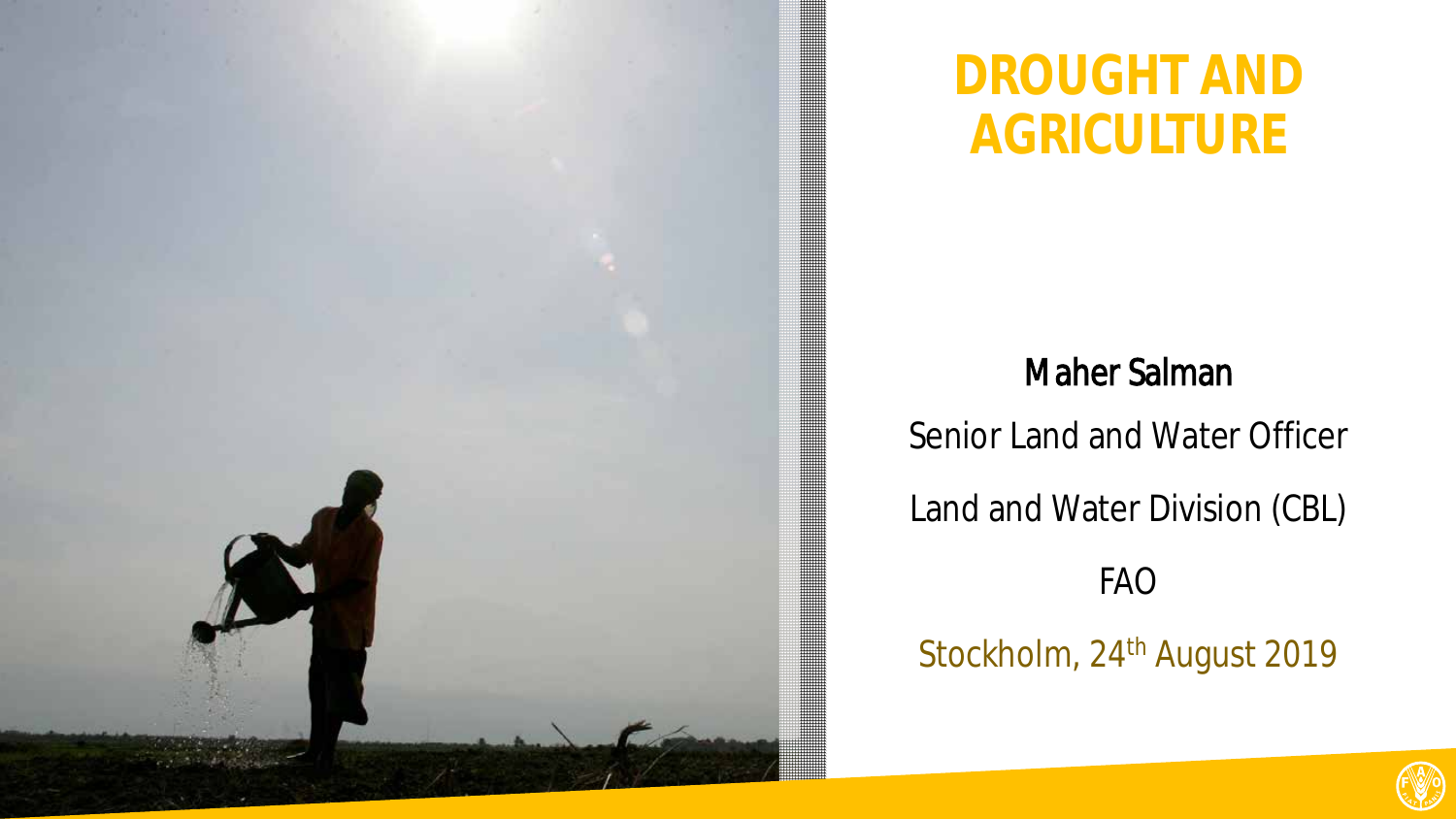## **FAO'S ACTIONS**

- Awareness creation;
- The development of guidelines;
- Capacity development;
- The provision of direct support to countries;
- Building partnerships.

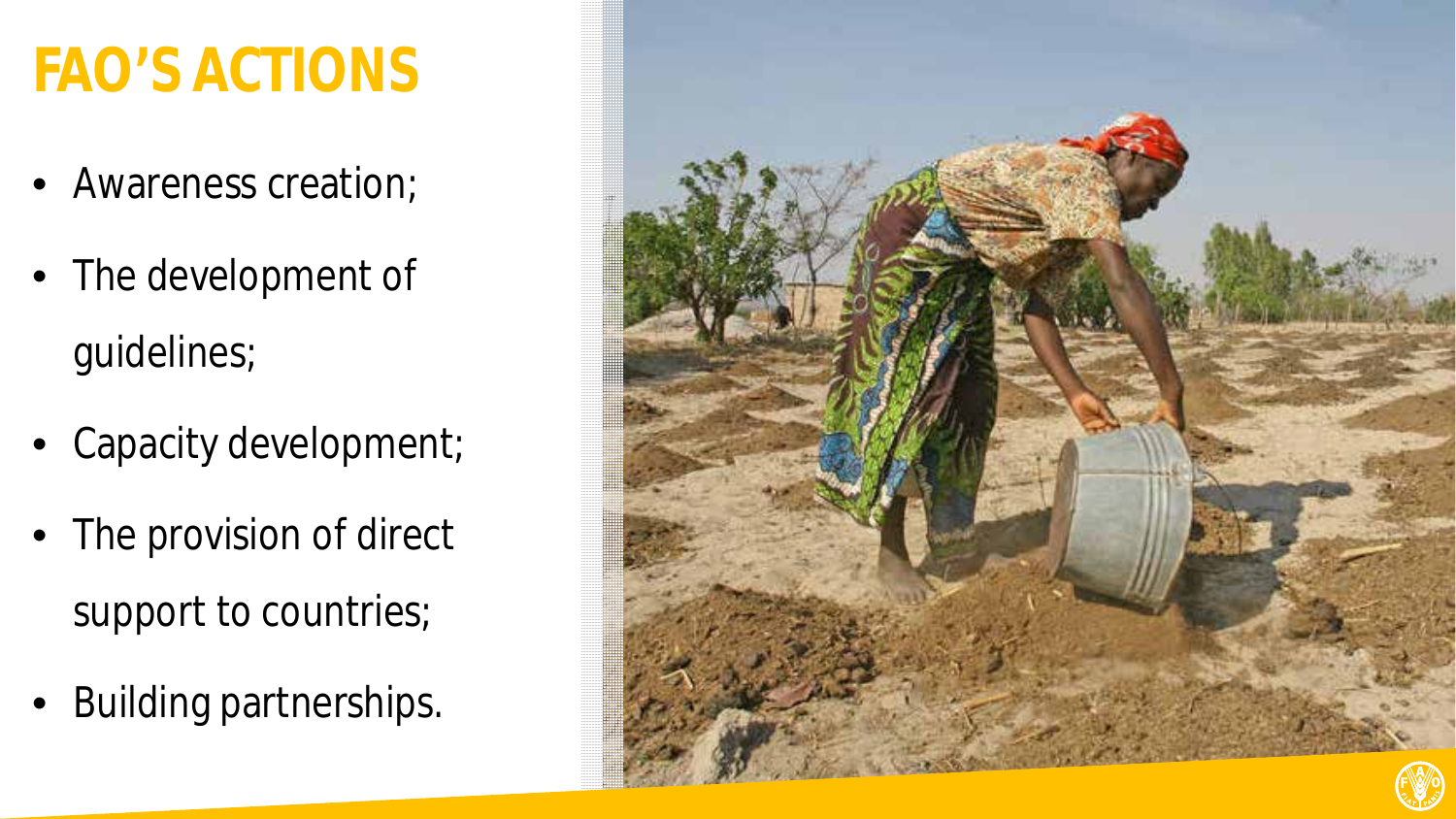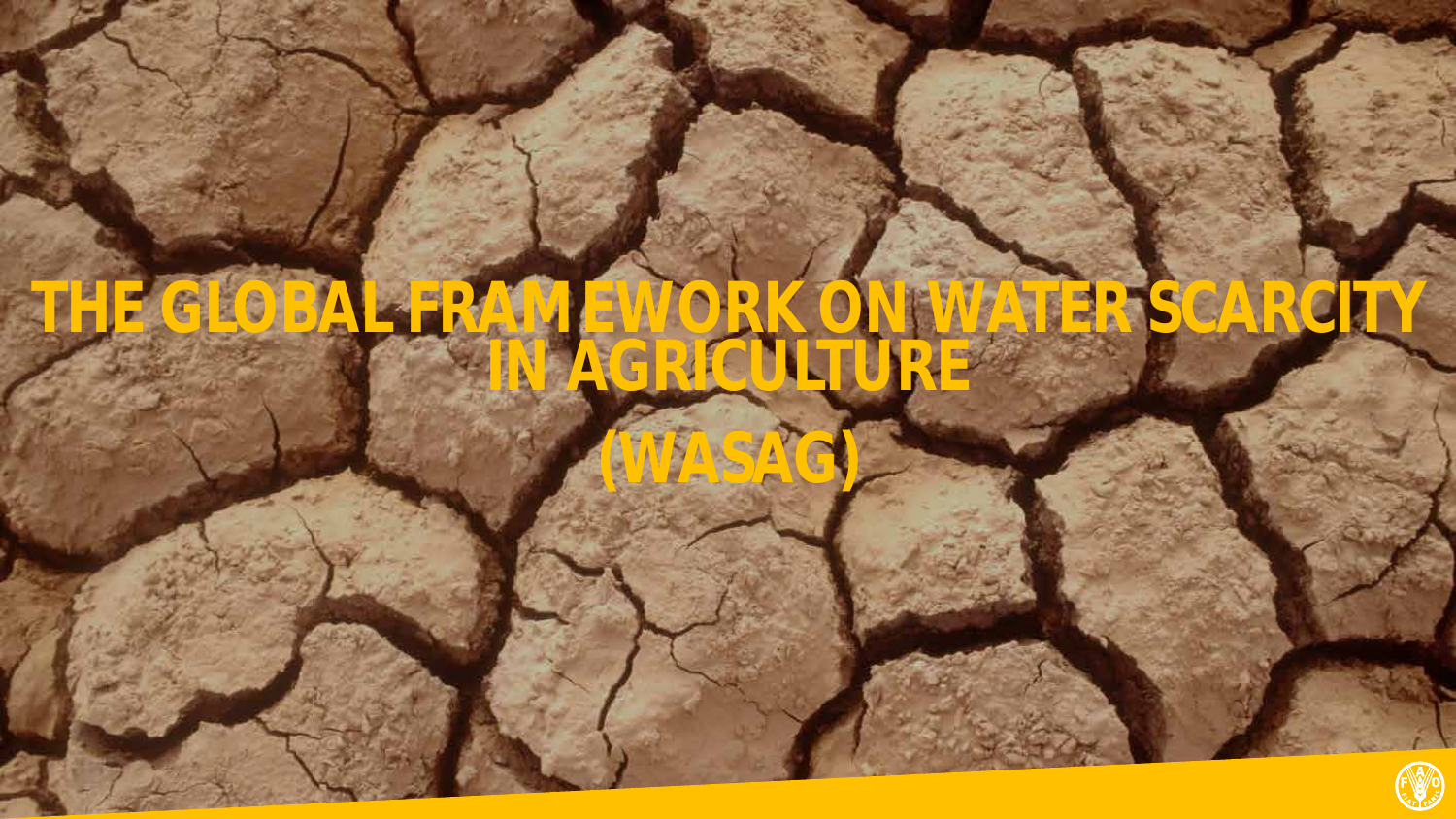

## **WASAG BACKGROUND**

## **GOVERNANCE**

- More than 60 Partners (from 20 different countries)
- A functional Steering Committee (14 members)
- Guided by the:
	- o Rome Statement (2017)
	- o Terms of Reference (2017/2018)
	- o Praia Commitments (2019)
- Hosted by FAO WASAG Support Team (Secretariat)

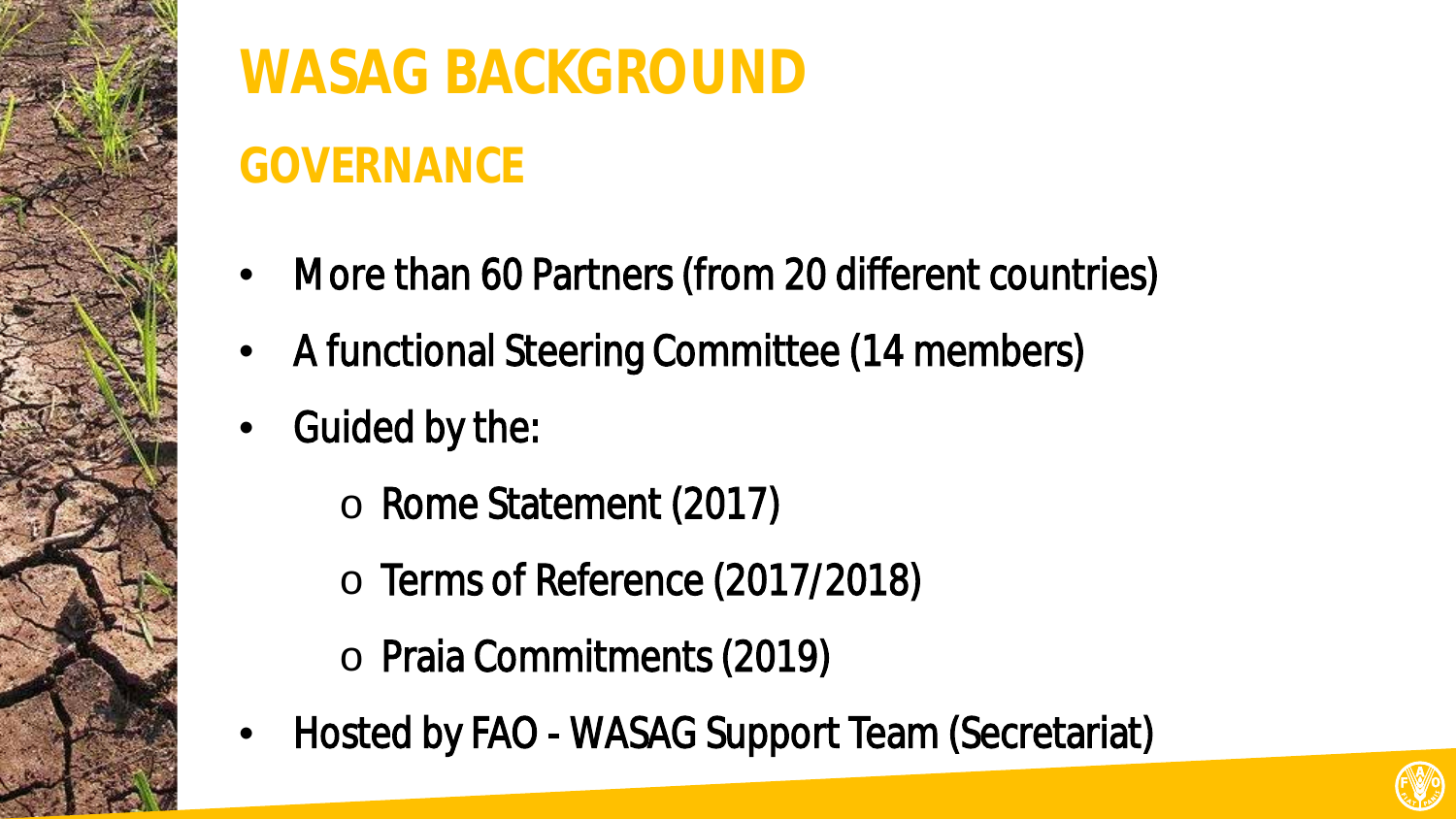

### **WASAG BACKGROUND**

#### Ø Rome Statement (20 April 2017)

#### VISION

 $\overline{\phantom{0}}$ A world whose food systems are secure and resilient to increasing water scarcity in a changing climate

#### **MISSION**

To support measurable, significant and sustainable progress on improving and adapting agricultural systems in conditions of increasing water scarcity and a changing climate, using the **combined expertise and** resources of the Partners

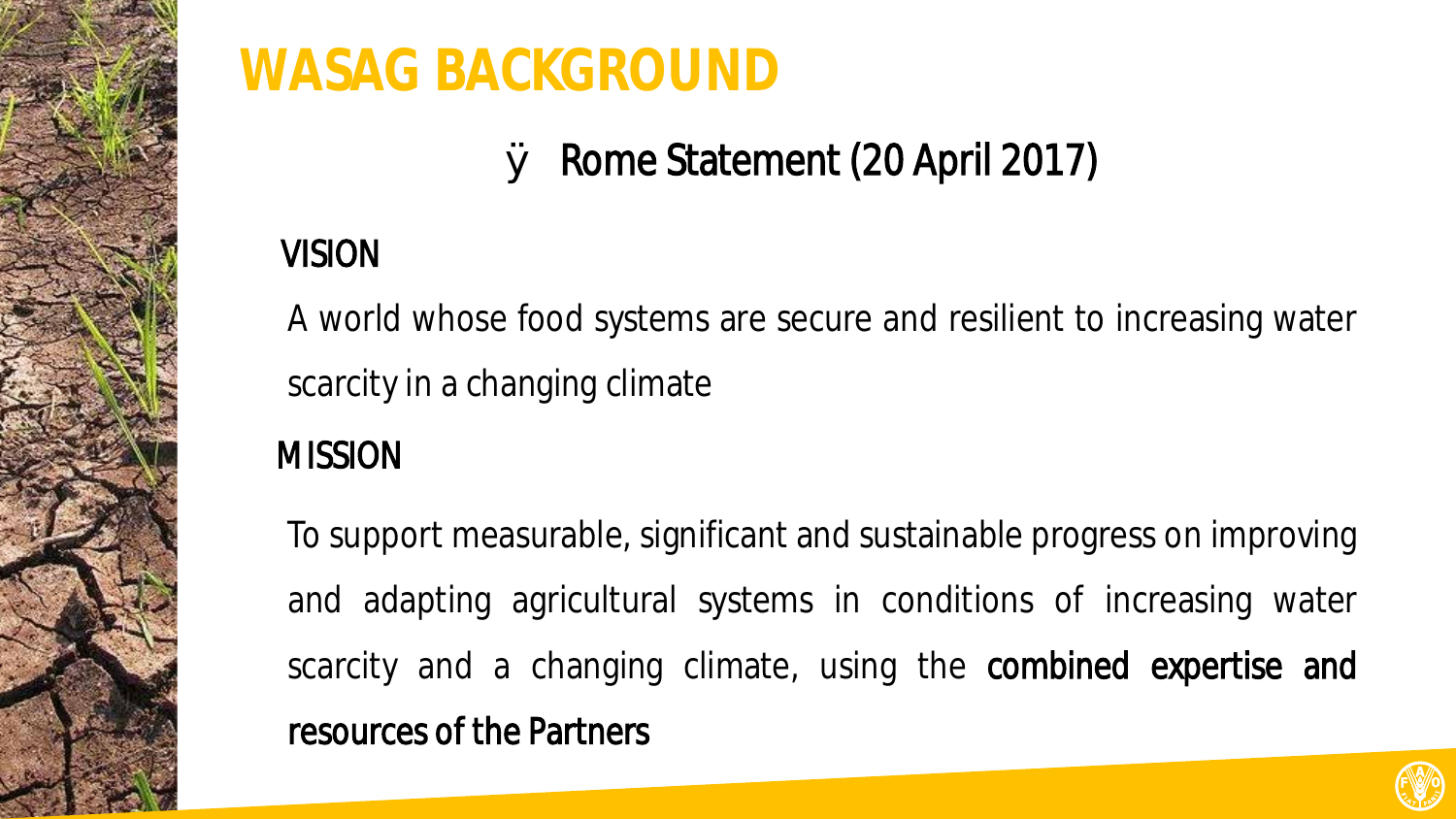

#### **WASAG WORKING GROUPS**

Six working groups established since August 2017 focusing the work of WASAG on emerging issues:

- Water and Migration (GWP, IWMI)
- Drought Preparedness (UNCCD, WMO, GWP, IDMP, DWFI)
- Financing Mechanisms (World Bank, Climate KIC, IFAD)
- Water and Nutrition (IFPRI, SIWI, IFAD)
- Sustainable Agriculture Water Use (IWMI, IFPRI, ICID, IFAD)
- Saline Agriculture (ICBA, Iran)

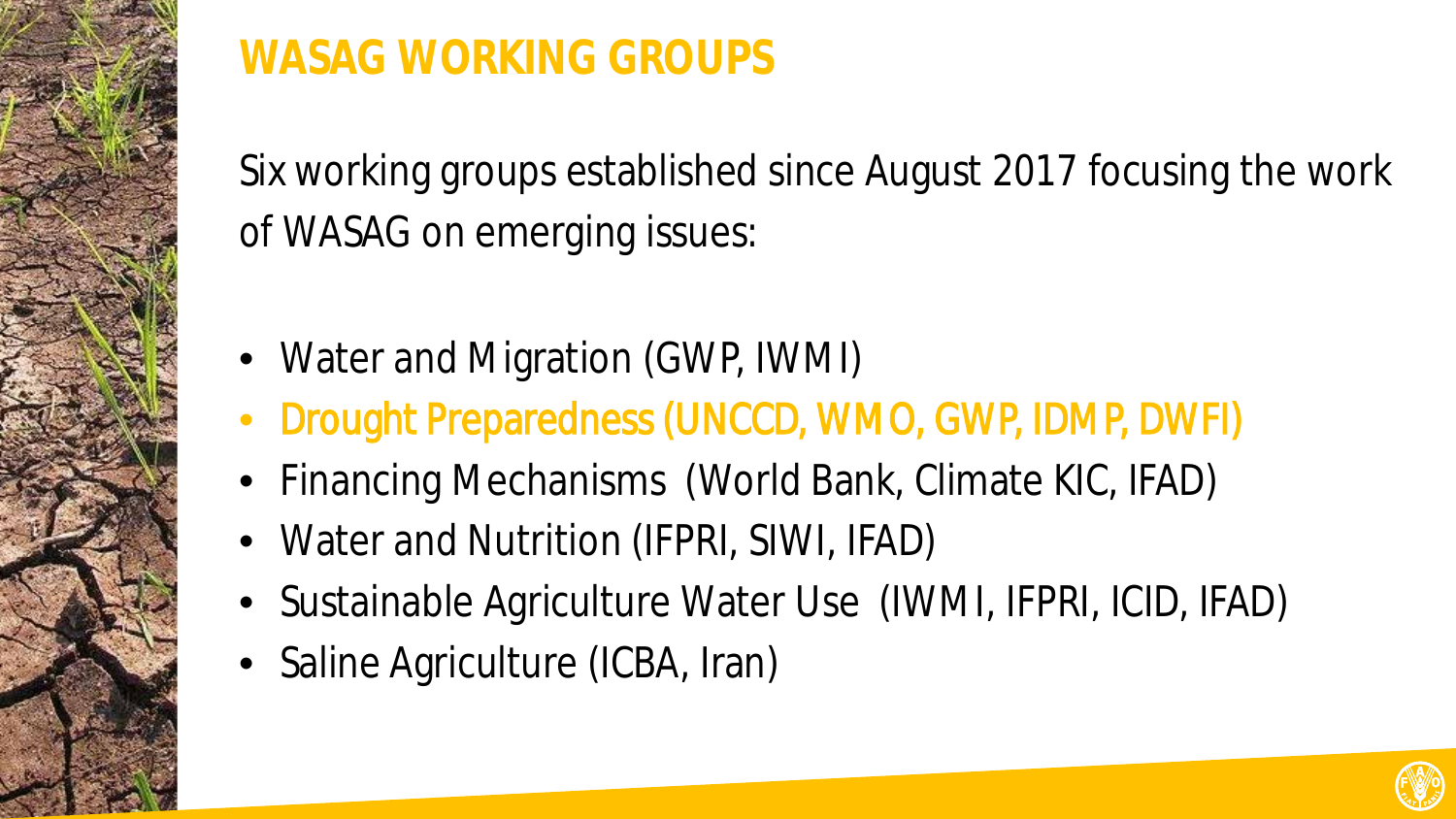

## **WORKING GROUP ON DROUGHT PREPAREDNESS**

#### Endorsed by UNCCD COP13, September 2017, Ordos, China

"The ICCD/COP(13)/L.20 invites the parties to "Consider utilizing the Global Framework on Water Scarcity in Agriculture initiative as a knowledgesharing partnership to help countries develop their drought preparedness plans".



**Convention to Combat Desertification** 

 $ICCD$ / $COP(13)$ / $L.20$ 

Distr.: Limited 14 September 2017

Original: English

**Conference of the Parties Thirteenth session** Ordos, China, 6-16 September 2017 Agenda item 3 (d) Effective implementation of the Convention at national, subregional and regional level Promotion and strengthening of relationships with other relevant conventions and international organizations, institutions and agencies

Policy advocacy on drought

Draft decision submitted by the Chair of the Committee of the Whole

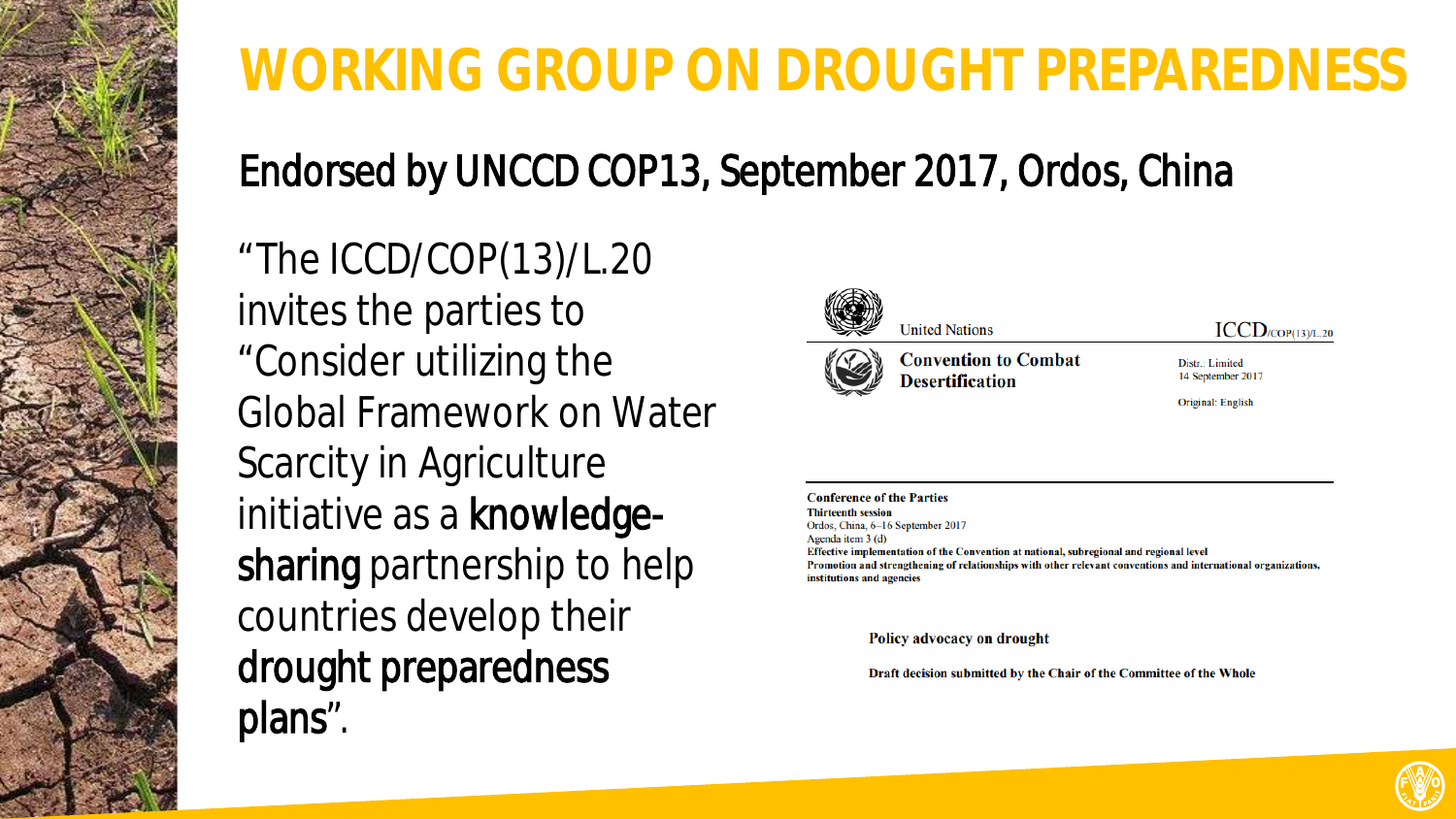







wiss Confederation

ederal Department of Economic Affairs Education and Research EAER ederal Office for Agriculture FOAG



# Investing in rural people

#### 1st **WASAG** International Forum <sup>on</sup> Water Scarcity in Agriculture

Celebrating World Water Day 2019

19-22 March 2019 | Praia, Cabo Verde

<sup>1</sup> Fórum Internacional do **WASAG** sobre a Escassez de Água na Agricultura

Dia Mundial da Água em 2019

19 a 22 de Março de 2019 | Praia, Cabo Verde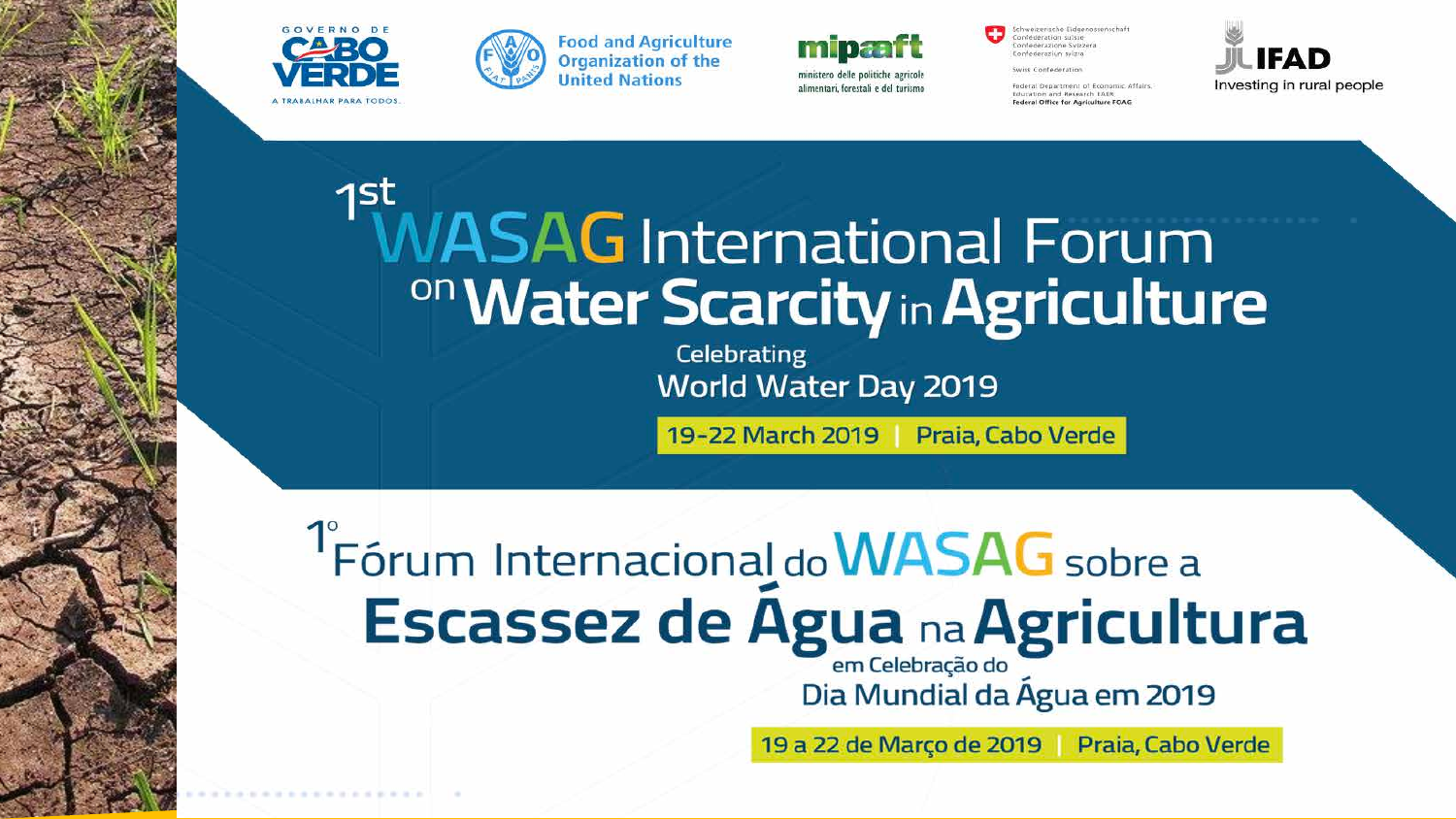## **PRAIA COMMITMENTS (MARCH 2019)**



7. Support the institutionalization of a proactive and risk-based approach to drought preparedness.

14. Integrate climate-smart agriculture and innovative farming systems adopting sustainable management practices and proper drought/salt tolerant crops, including in marginal areas, to enhance food and nutrition security.

![](_page_8_Picture_4.jpeg)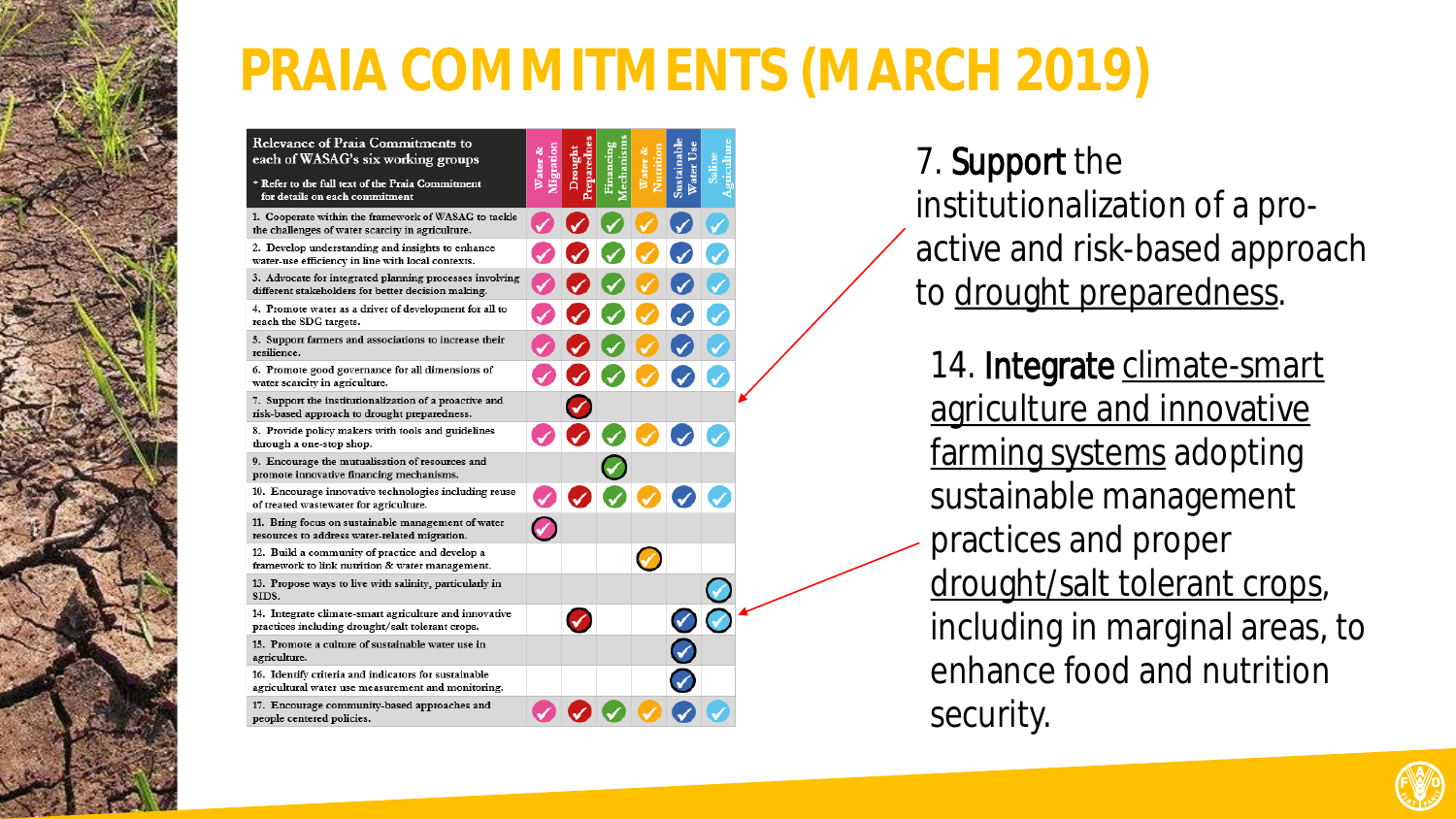![](_page_9_Picture_0.jpeg)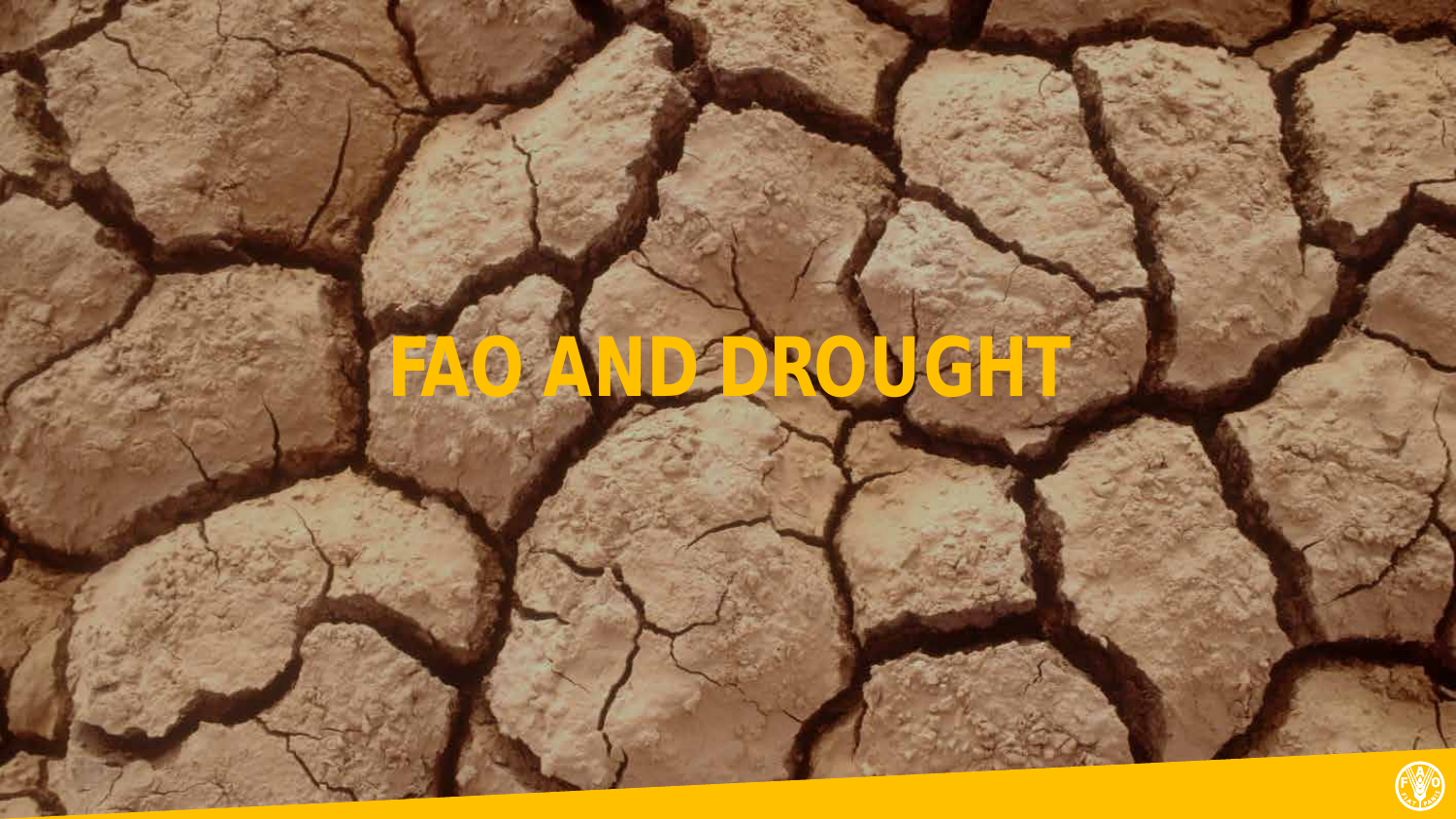### **COMMUNITY OF PRACTICE**

Support countries in the preparation and implementation of proactive drought management approach.

It is essential for countries to:

- be **proactive** (rather than reactive);
- be **coordinated at regional leve** (in addition to the country level actions);
- **holistic** and multi-sectoral (rather than silos)
- treat drought as a '**constant risk**' (rather than a 'crisis').

![](_page_10_Picture_7.jpeg)

![](_page_10_Picture_8.jpeg)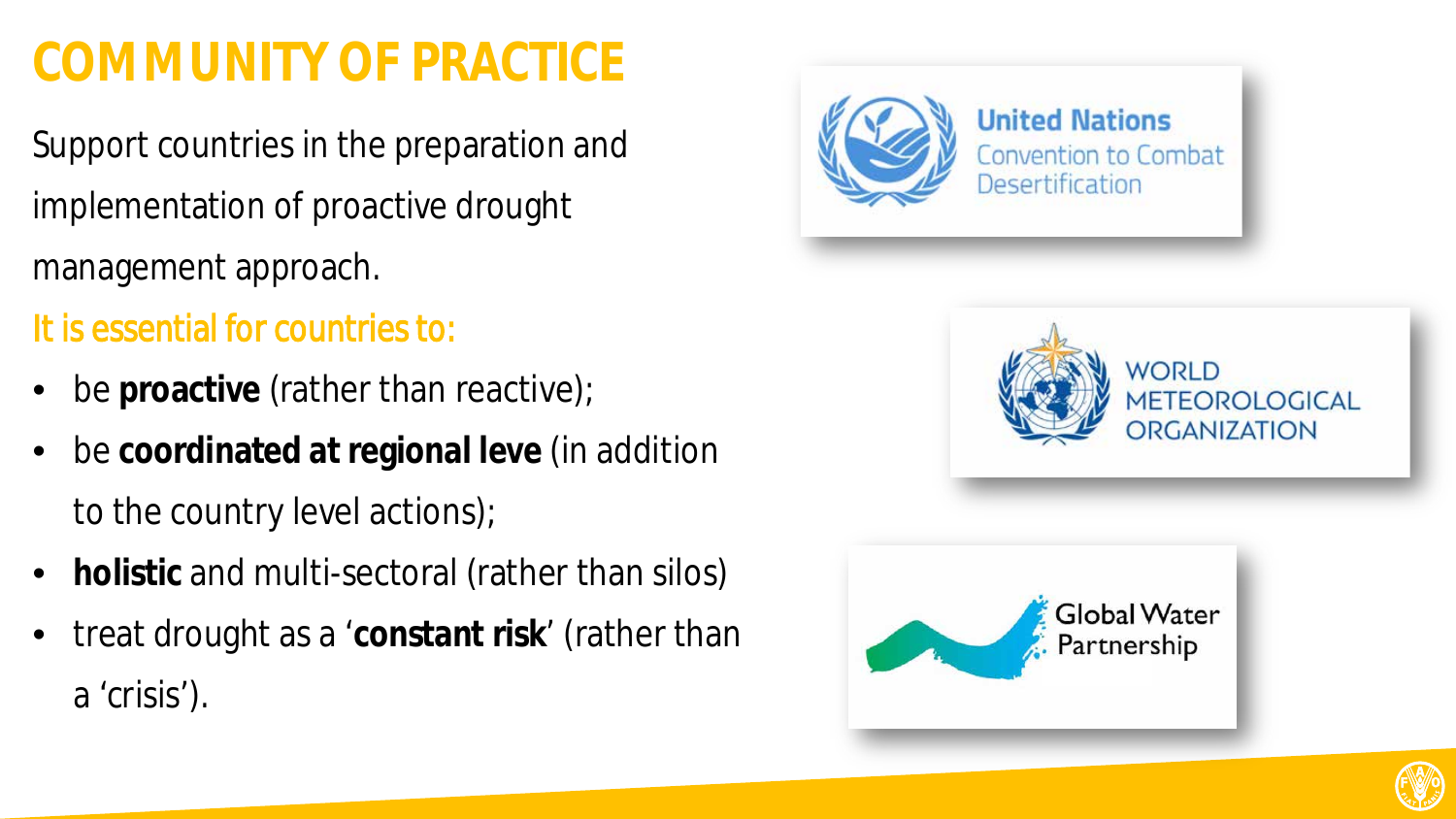### **ADVOCATE FOR A PARADIGM SHIFT**

A paradigm shift: from reactive to proactive drought management.

#### Focus:

Predict, plan and prepare for drought before it becomes famine.

#### Milestones:

- The biannual international seminars on Drought and Agriculture (2017, 2019);
- Support to the UNCCD Drought Initiative.

![](_page_11_Picture_7.jpeg)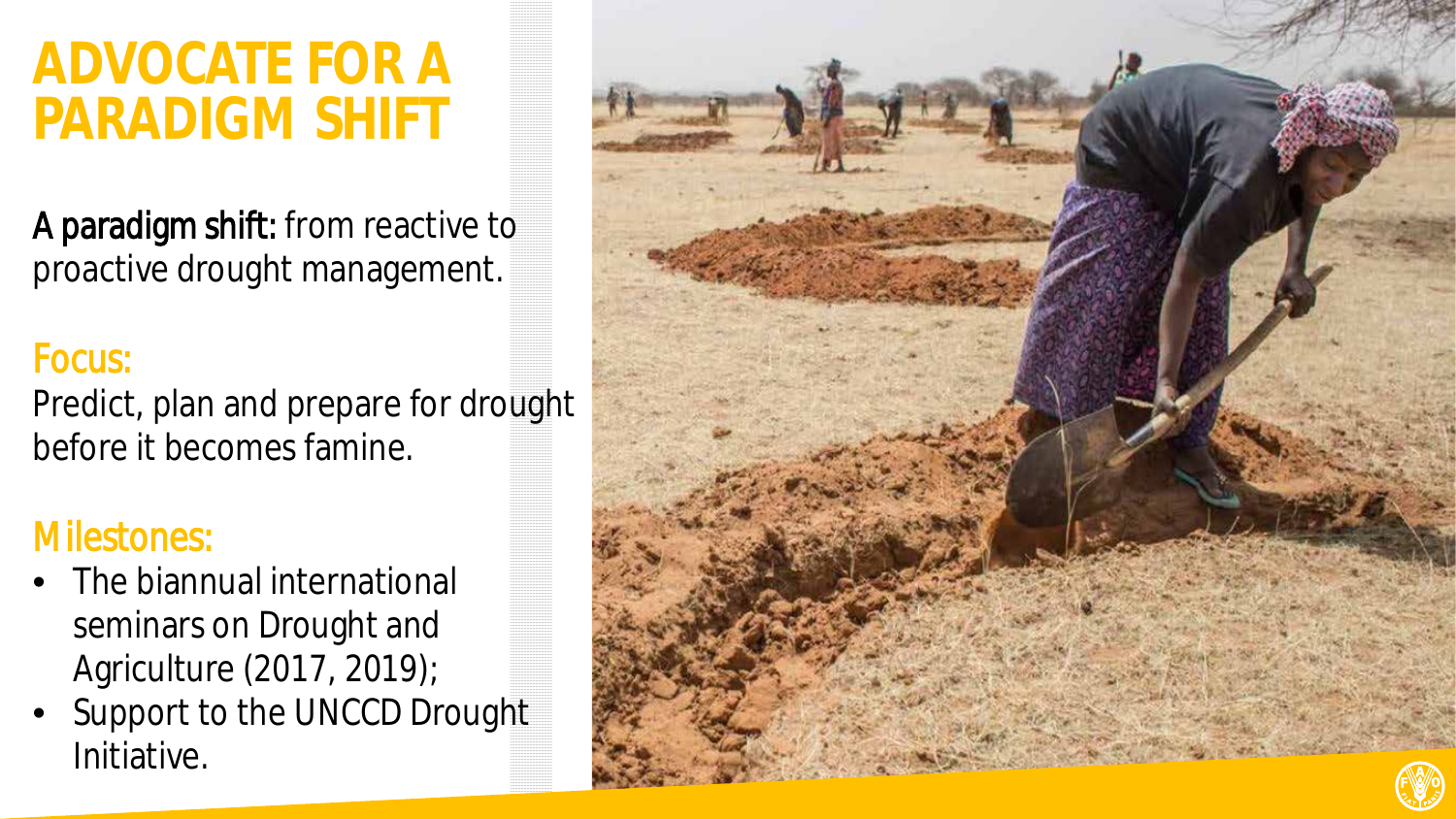## **FAO DROUGHT PLATFORM**

- Development of a Portal to
- organize, search and access all
- FAO work, tools and
- experiences in the fight against
- drought.

#### Water Governance Drought

#### Drought and Agriculture **Drought Toolbox** Water Management **Water Scarcity** Water Platform

#### The FAO Drought Toolbox

The FAO Drought Toolbox is freely accessible online source for a range of stakeholders, directly or indirectly involved in land use planning. The Toolbox contains a comprehensive numbers of existing tools and approaches that are used to in diagnosing the characteristics and approaches to Drought and Drought management. The overall goal of the Toolbox is to make potentail users aware of the existence of these tools, facilitate access to their information, and assist with the selection of those tools that meet the requirements of the different stakeholders, operating at different levels, in different regions, and in different sectors. See the users' guide for more information.

![](_page_12_Picture_10.jpeg)

| Main Category | - select -                 | $\mathcal{P}$ |
|---------------|----------------------------|---------------|
| Pillar        | -select<br>المركب والمستور | $\mathbf{v}$  |
| Region        |                            |               |
| Country       |                            |               |
| Keywords      |                            |               |
|               |                            | search        |

![](_page_12_Picture_12.jpeg)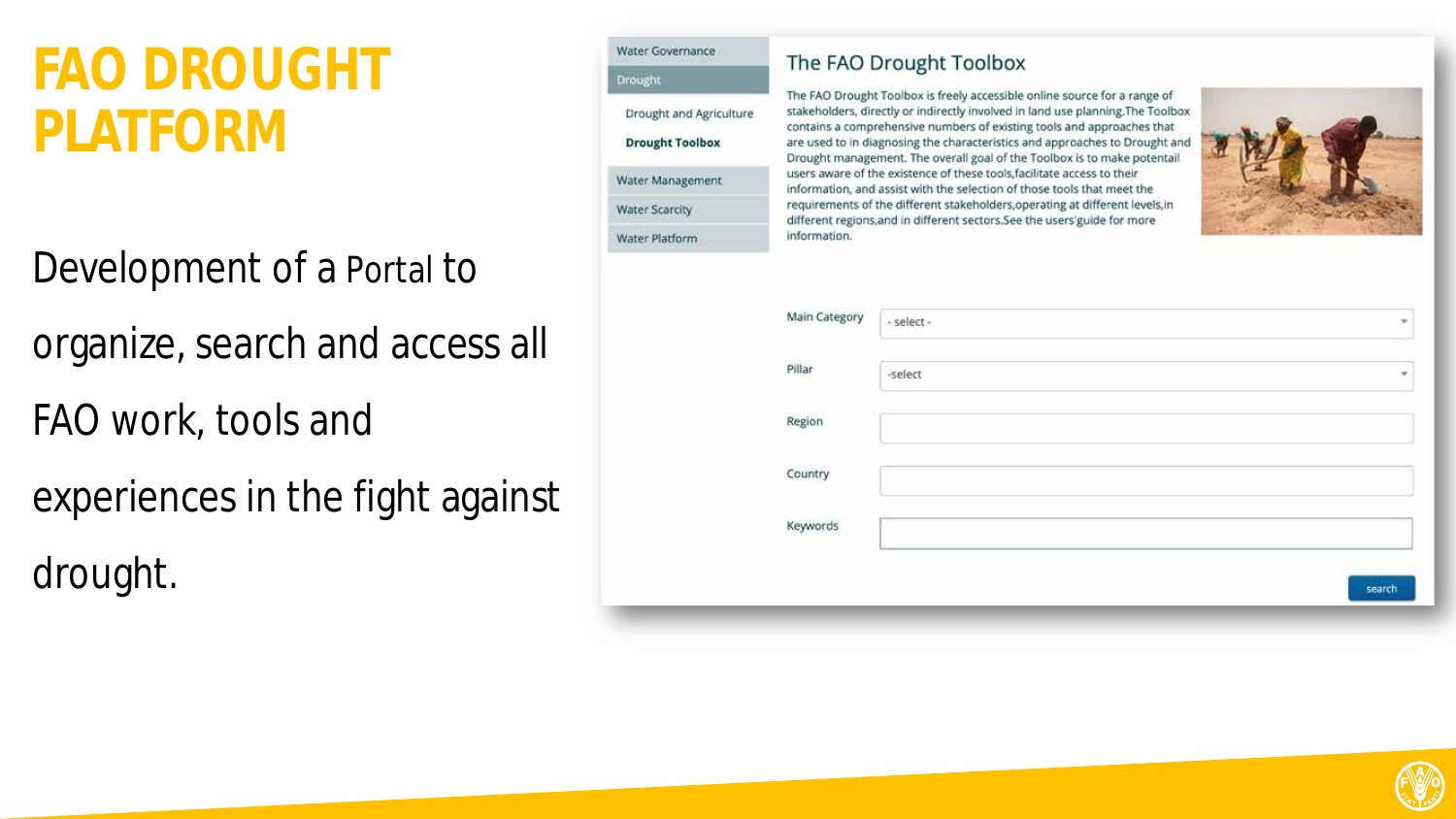## **CONTRIBUTION TO THE UNCCD TOOLBOX**

The Drought Toolbox, developed by UNCCD in partnership with WMO, GWP, FAO, UNEP-DHI and National Drought Mitigation Centre at the University of Nebraska, is part of the broader UNCCD Drought Initiative adopted at the COP13 in Ordos, China.

![](_page_13_Picture_2.jpeg)

![](_page_13_Picture_3.jpeg)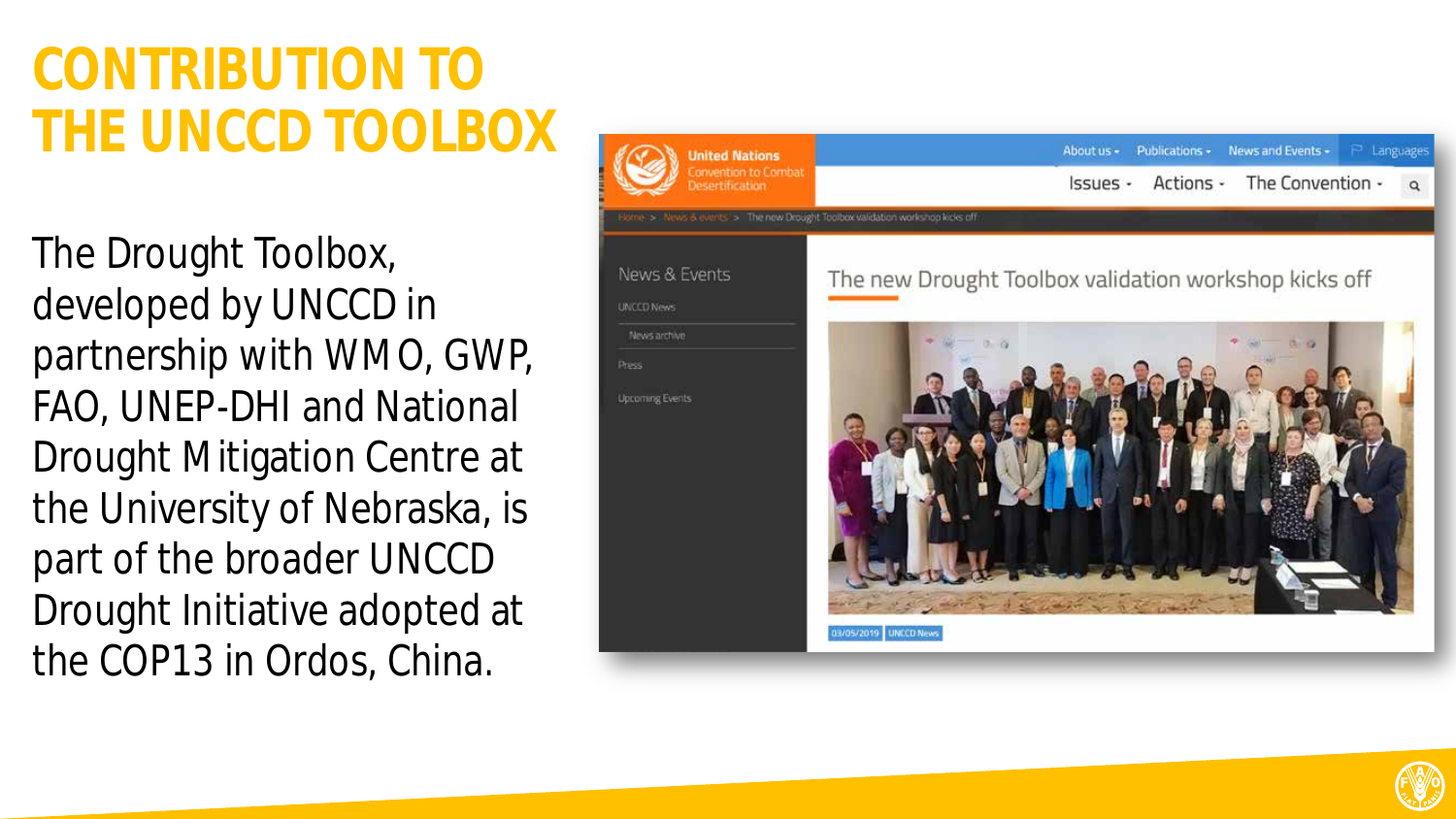## **KNOWLEDGE PRODUCTS**

FAO White Paper on Drought, to be launched at UNCCD COP 14 in India, September 2019

Drought impact and vulnerability assessment – A rapid review of practices and policy recommendations

![](_page_14_Picture_3.jpeg)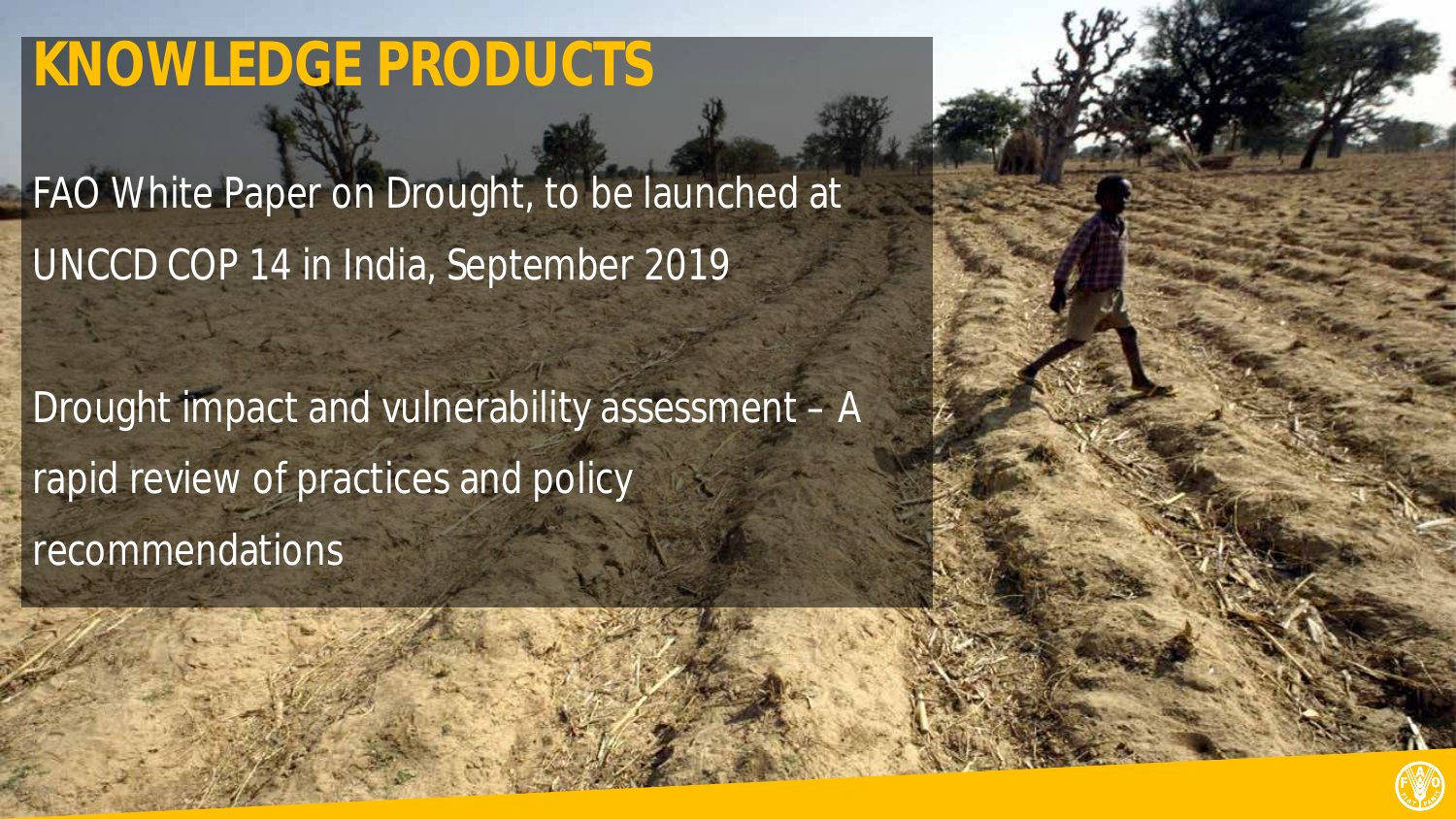## **PROVISION OF DIRECT SUPPORT TO COUNTRIES**

Preparation of drought management strategy:

Afghanistan

Bolivia

Pakistan

![](_page_15_Picture_5.jpeg)

![](_page_15_Picture_6.jpeg)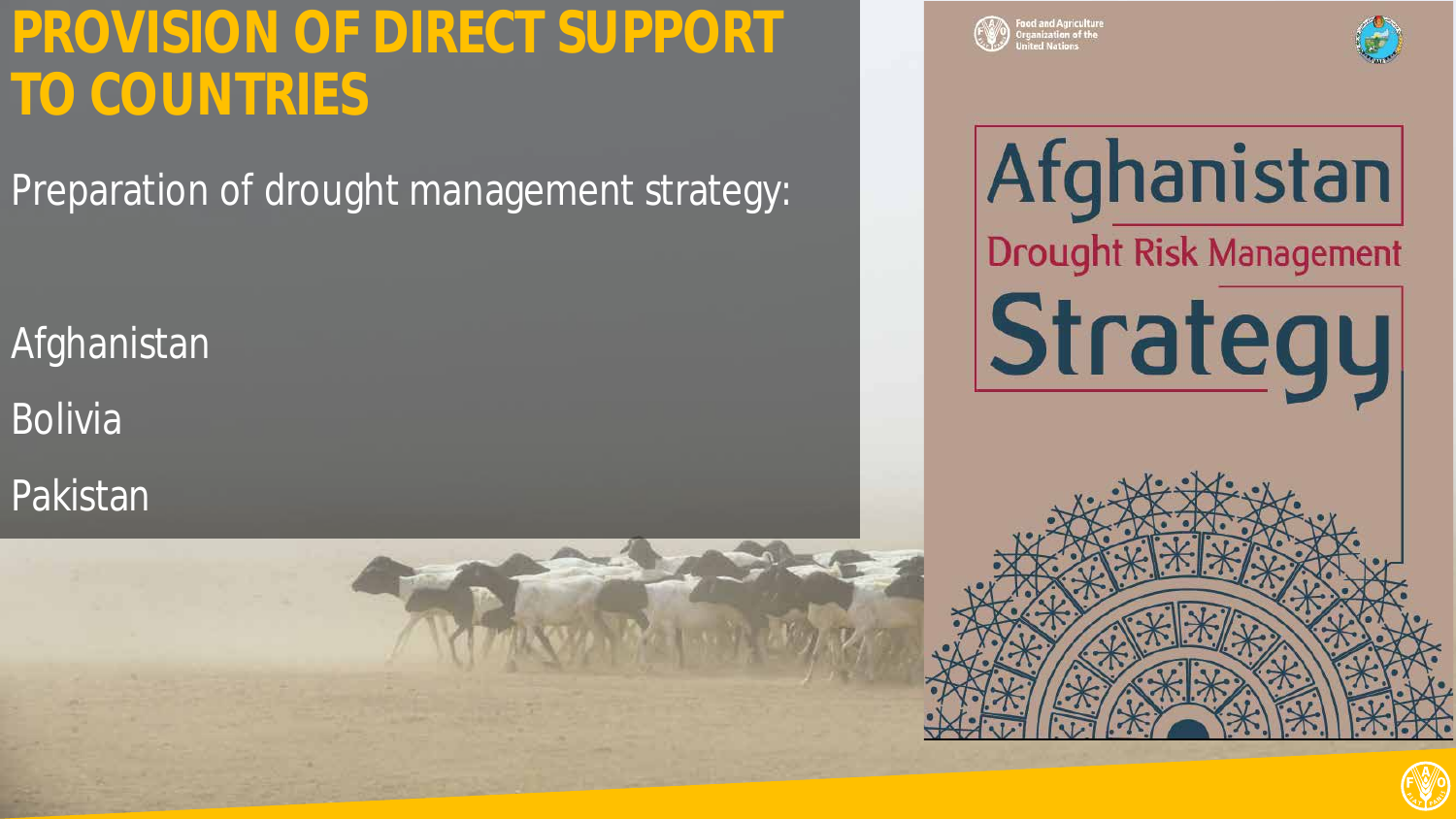## **PROSPECTS FOR COLLABORATIO**

÷

- Development of knowledge products along the line of the one reviewing practices and action for Pillar II – Normative work of FAO
- Joint capacity building exercises Coming from project/initiatives, calling for resource persons/joint preparation
- Direct support to countries (drought management strategies preparation calling for resource persons/point preparation

![](_page_16_Picture_4.jpeg)